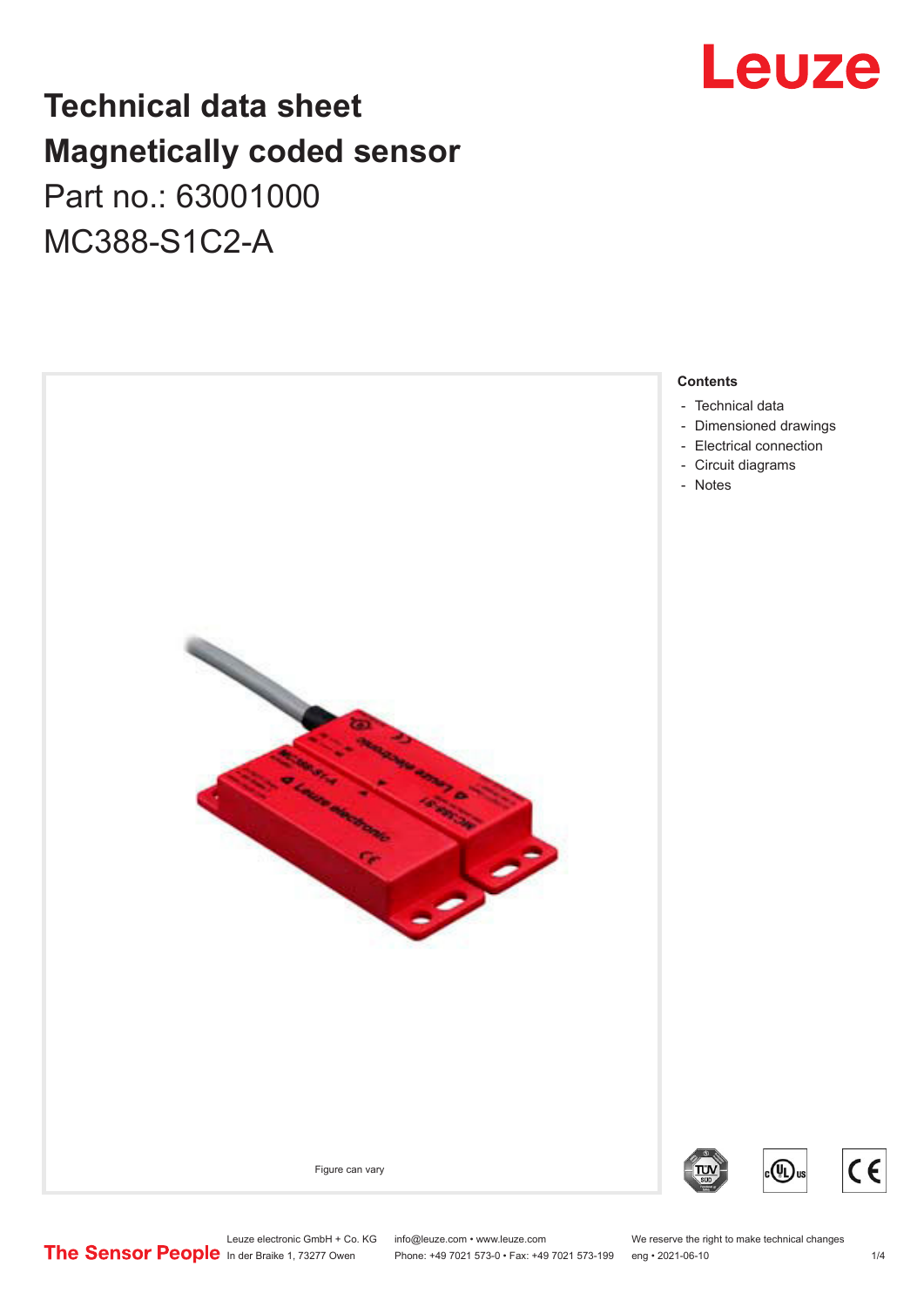## <span id="page-1-0"></span>**Technical data**

# Leuze

| <b>Basic data</b>                                                     |                                                                                                                                    |
|-----------------------------------------------------------------------|------------------------------------------------------------------------------------------------------------------------------------|
| Series                                                                | MC388                                                                                                                              |
| <b>Functions</b>                                                      |                                                                                                                                    |
| <b>Functions</b>                                                      | Integration in control circuits up to cate-<br>gory 4 in accordance with EN ISO<br>13849-1                                         |
|                                                                       | Safety system in combination with an<br>evaluation unit such as the MSI-MC310<br>safety relay or the MSI 400 safety<br>controller. |
| <b>Characteristic parameters</b>                                      |                                                                                                                                    |
| Mission time T <sub>M</sub>                                           | 20 years, EN ISO 13849-1                                                                                                           |
| Category                                                              | Up to 4, depending on evaluation, 1<br>sensor connected, EN ISO 13849-1                                                            |
| B10 <sub>a</sub>                                                      | 20,000,000 number of cycles                                                                                                        |
| <b>Electrical data</b>                                                |                                                                                                                                    |
| <b>Protective circuit</b>                                             | <b>Current limitation</b>                                                                                                          |
|                                                                       | Short circuit protected, Via e.g. MSI-<br>MC310, MSI 400                                                                           |
| <b>Contact allocation</b>                                             | $1NC + 1NO$                                                                                                                        |
| <b>Contact type</b>                                                   | Reed contacts (magnetically sensitive)                                                                                             |
| Requirement on the voltage supply<br>when used acc. to cULus (UL 508) | <b>Class 2 Circuits</b>                                                                                                            |
| Outputs                                                               |                                                                                                                                    |
| Max. switching voltage                                                | 27 V AC/DC                                                                                                                         |
| Switching current, max.                                               | 500 mA                                                                                                                             |
| <b>Timing</b>                                                         |                                                                                                                                    |
| Response time                                                         | 3 ms                                                                                                                               |
| <b>Connection</b>                                                     |                                                                                                                                    |
| <b>Number of connections</b>                                          | 1 Piece(s)                                                                                                                         |
| <b>Connection 1</b>                                                   |                                                                                                                                    |
| <b>Function</b>                                                       | Contact connection                                                                                                                 |
| <b>Type of connection</b>                                             | Cable with wire-end sleeves                                                                                                        |
| Cable length                                                          | 2,000 mm                                                                                                                           |
| <b>Sheathing material</b>                                             | <b>PVC</b>                                                                                                                         |
| Cable color                                                           | Gray                                                                                                                               |
| <b>Number of conductors</b>                                           | 4-wire                                                                                                                             |

### **Mechanical data**

| Design                                                                                   | Cubic                                                           |
|------------------------------------------------------------------------------------------|-----------------------------------------------------------------|
| Dimension (W x H x L)                                                                    | 25 mm x 13 mm x 88 mm                                           |
| <b>Housing material</b>                                                                  | Plastic                                                         |
| <b>Plastic housing</b>                                                                   | Glass fiber reinforced (PPS), self-<br>extinguishing            |
| Net weight                                                                               | 189 g                                                           |
| <b>Housing color</b>                                                                     | Red                                                             |
| <b>Type of fastening</b>                                                                 | Through-hole mounting                                           |
| <b>Installation position</b>                                                             | Arbitrary, provided housing markings are<br>aligned             |
| Switch type                                                                              | Type 4 interlock device, contactless<br>actuation. EN ISO 14119 |
| <b>Approach actuation directions</b>                                                     | 3-dimensional                                                   |
| <b>Mechanical life time</b>                                                              | 10,000,000 actuation cycles                                     |
| <b>External actuator</b>                                                                 | Magnetically coded                                              |
| Cut-out point (OFF), min.                                                                | $13 \text{ mm}$                                                 |
| Assured cut-out distance (Sar), min.                                                     | 30 mm                                                           |
| Assured cut-in distance (Sao), max.                                                      | 6 mm                                                            |
| <b>Switching tolerance (without</b><br>ferromagnetic materials in immediate<br>vicinity) | $-1$ 1 mm                                                       |
| Distance to other magnetic sensors,<br>min.                                              | 50 mm                                                           |
| Approach speed, min.                                                                     | $0.05 \text{ m/s}$                                              |
|                                                                                          |                                                                 |

#### **Environmental data**

| Ambient temperature, operation    | -20  70 °C    |
|-----------------------------------|---------------|
| Degree of contamination, external | 3. EN 60947-1 |

#### **Certifications**

| Degree of protection                                               | IP 67                                |
|--------------------------------------------------------------------|--------------------------------------|
| <b>Certifications</b>                                              | c UL US                              |
|                                                                    | TÜV Süd (with suitable safety relay) |
| Test procedure for EMC in accordance EN 60947-5-3<br>with standard |                                      |
|                                                                    | EN 61000-6-2                         |
|                                                                    | EN 61000-6-3                         |
| Test procedure for oscillation in<br>accordance with standard      | EN 60947-5-3                         |
| Test procedure for shock in<br>accordance with standard            | EN 60947-5-3                         |

#### **Classification**

| <b>Customs tariff number</b> | 90328900 |  |
|------------------------------|----------|--|
| eCl@ss 5.1.4                 | 27272402 |  |
| eCl@ss 8.0                   | 27272402 |  |
| eCl@ss 9.0                   | 27272402 |  |
| eCl@ss 10.0                  | 27272402 |  |
| eCl@ss 11.0                  | 27272402 |  |
| <b>ETIM 5.0</b>              | EC002544 |  |
| <b>ETIM 6.0</b>              | EC002544 |  |
| <b>ETIM 7.0</b>              | EC002544 |  |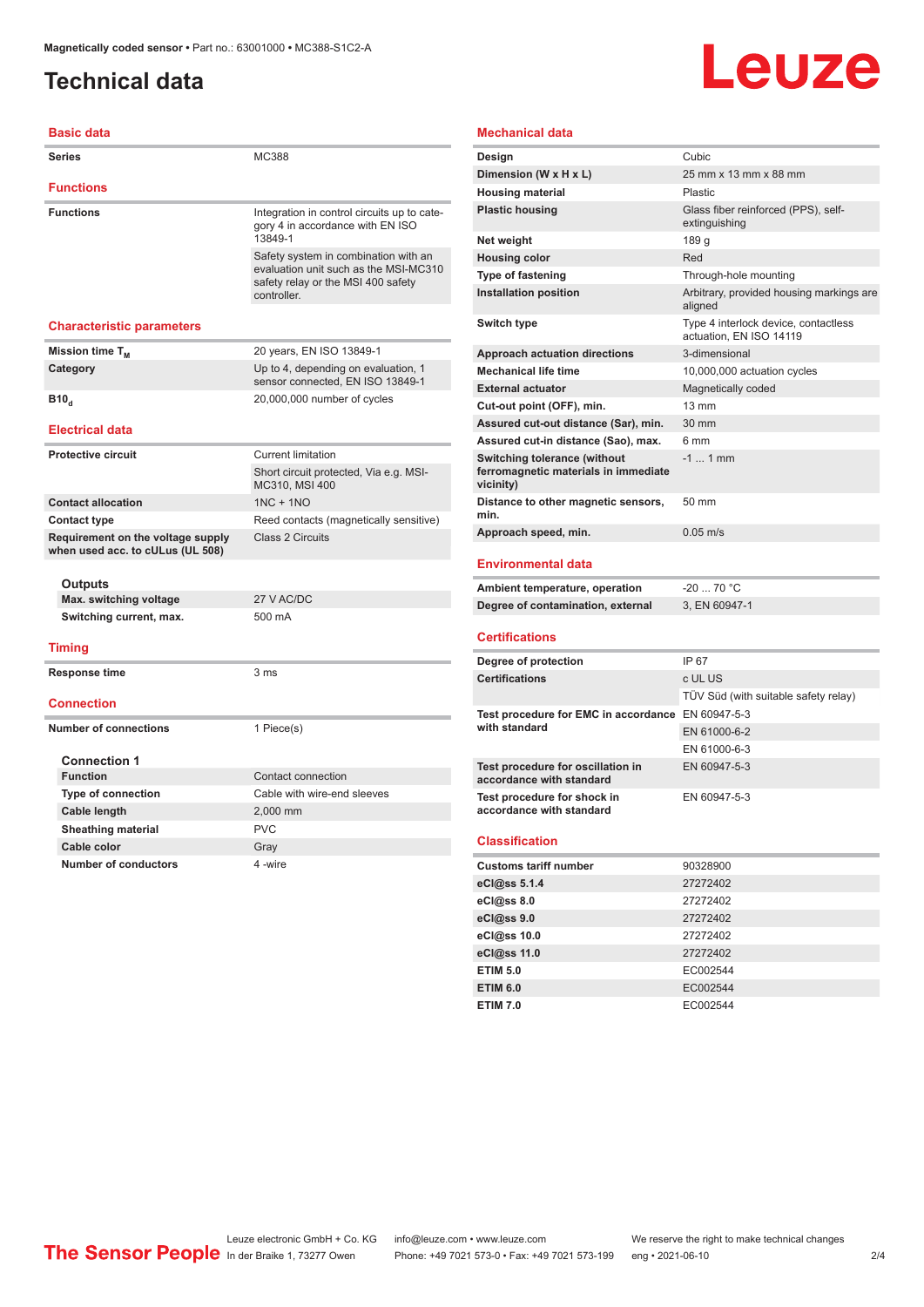## <span id="page-2-0"></span>**Dimensioned drawings**

All dimensions in millimeters

### Dimensions of sensor and actuator



## **Electrical connection**

**Connection 1**

| <b>Function</b>           | Contact connection                                        |
|---------------------------|-----------------------------------------------------------|
| <b>Type of connection</b> | Cable with wire-end sleeves                               |
| Cable length              | 2,000 mm                                                  |
| <b>Sheathing material</b> | <b>PVC</b>                                                |
| Cable color               | Gray                                                      |
| Number of conductors      | 4-wire                                                    |
| Wire cross section        | $0.35$ mm <sup>2</sup>                                    |
| Assignment                | Representation of contacts without activation by actuator |
|                           |                                                           |

#### **Conductor color Conductor assignment**

| <b>Brown</b> | <b>NO</b> |
|--------------|-----------|
| White        | <b>NO</b> |
| <b>Blue</b>  | NC        |
| <b>Black</b> | <b>NC</b> |

## **Circuit diagrams**



## Leuze